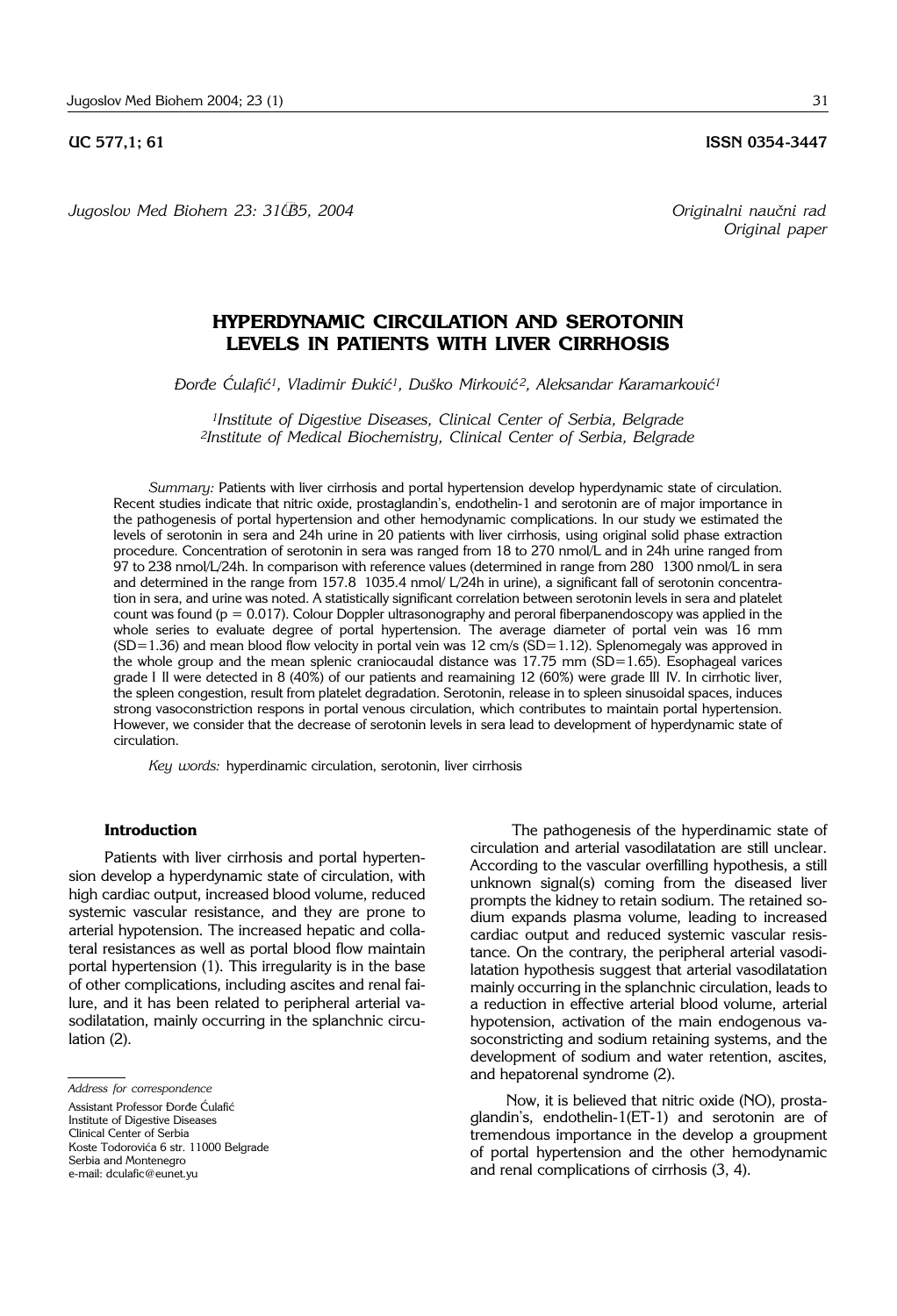We estimated the serotonin levels in a group of 20 patients with liver cirrhosis and portal hypertension, 12 (60%) patients had alcoholic liver cirrhosis and 8 (40%) of remaining patients were treated for post viral hepatitis cirrhosis.

In evaluation of portal hypertension real-time, duplex Doppler and color Doppler ultrasonography on Toshiba Core Vision SSA-350A with 3,75 MHz sector duplex probe were used. Diameters of the portal and lienal veins were measured in standard procedure with the study of hemodynamic parameters of portal circulation: direction, flow rate and diameter of portal vein. Esophageal and gastric varices were diagnosed by peroral fiberpanendoscopy, using an Olympus GIF XQ 10 endoscope.

Serotonin was measured in sera and 24h urine, which was collected in 2 L bottles, with 30 mL 6 mol/L HCl. Serotonin was extracted from sera and urine, using original solid phase procedure given by »Bio-Rad Laboratories GmbH München« (5). The HPLC system consisted of AS-100 HRLC Automatic Sampling System, with Rheodine 7125 valve, Bio-Rad 1350 pump and Bio-Rad 1640 electrochemical detector. Chromatographic data were calculated using »Chrome Line V 4.20 b« HPLC software, delivered by »Bio-Rad Laboratories GmbH München«. Chromatographic separation had been done on reversed phase C-18 column delivered with original mobile phase from »Bio-Rad Laboratories München«. Detection was electrochemical on potential  $+0,60$  V (6).

The platelet count was determined by Coulter method on »Coulter Onyx« blood cell counter (7).

#### **Statistical analysis**

Statistical analyses were performed using Basic Statistic Software. Correlation between the serotonin levels and platelet count was sought by calculating the Spearman's test.

#### **Results**

Colour Doppler sonography was applied to achive better diagnostic sensitivity of portal hypertension. The average diameter of portal vein was 16 mm (SD=1.36) and mean blood flow velocity in portal vein was 12 cm/s (SD=1.12). Splenomegaly was approved in the whole group and the mean splenic craniocaudal distance was  $17.75$  mm (SD=1.65).

Esophageal varices grade I II were detected in 8 (40%) of our patients and remaining 12 (60%) were grade III IV.

Concentration of serotonin in sera was ranged from 18 to 270 nmol/L. In comparison with reference values (determined in range from 280 1300 nmol/L)



Figure 1. Serotonin levels in sera in correlation with platelet count

(8), a significant fall of concentration of serotonin in sera was noted.

Concentration of serotonin in 24h urine was ranged from 97 to 238 nmol/L/24h. In comparison with reference values (determined in the range from 157.08 '1035.4 nmol/L/24h) (8), a significant fall of concentration of serotonin was noted in 24h urine.

A statistically significant correlation between serotonin levels in sera and platelet count was found (p = 0.017) (*Figure 1*).

## **Discussion**

NO and prostaglandin are endogenous vasodilators produced by vascular endothelial cells. Patients with cirrhosis have increased plasma levels of NO and its metabolites, increased NO in exhaled air, increased nitric oxide synthase (NOS) activity in neutrophils and monocytes, and greater than normal forearm vasoconstriction in response to the NOS inhibitor NGmonomethyl-L-arginine (L-NMMA) (9 11).

In the cirrhotic liver, a reduced release of NO by sinusoidal endothelial cells contributes to increased hepatic resistance (12). On the other hand, an increased NOS activity in the splanchnic circulation seems of great importance in determining the increased splanchnic blood flow, which contributes to maintain portal hypertension and plays a major role in the pathogenesis of hemodynamic and renal complication of cirrhosis (13).

Recently, increased prostacyclin (PGI<sub>2</sub>) activities have been observed in systemic circulation and portal vein segments of the portal hypertensive rats. Also, prostaglandin was found to be involved in the modulation of collateral vascular tone in the portal hypertensive rats and could modify the vasoconstrictive effect of vasopressin (14, 15).

Endothelins (ETs) are a group of three related peptides of 21 amino acids (ET-1, ET-2, and ET-3) first described as potent vasoconstrictors (16). It has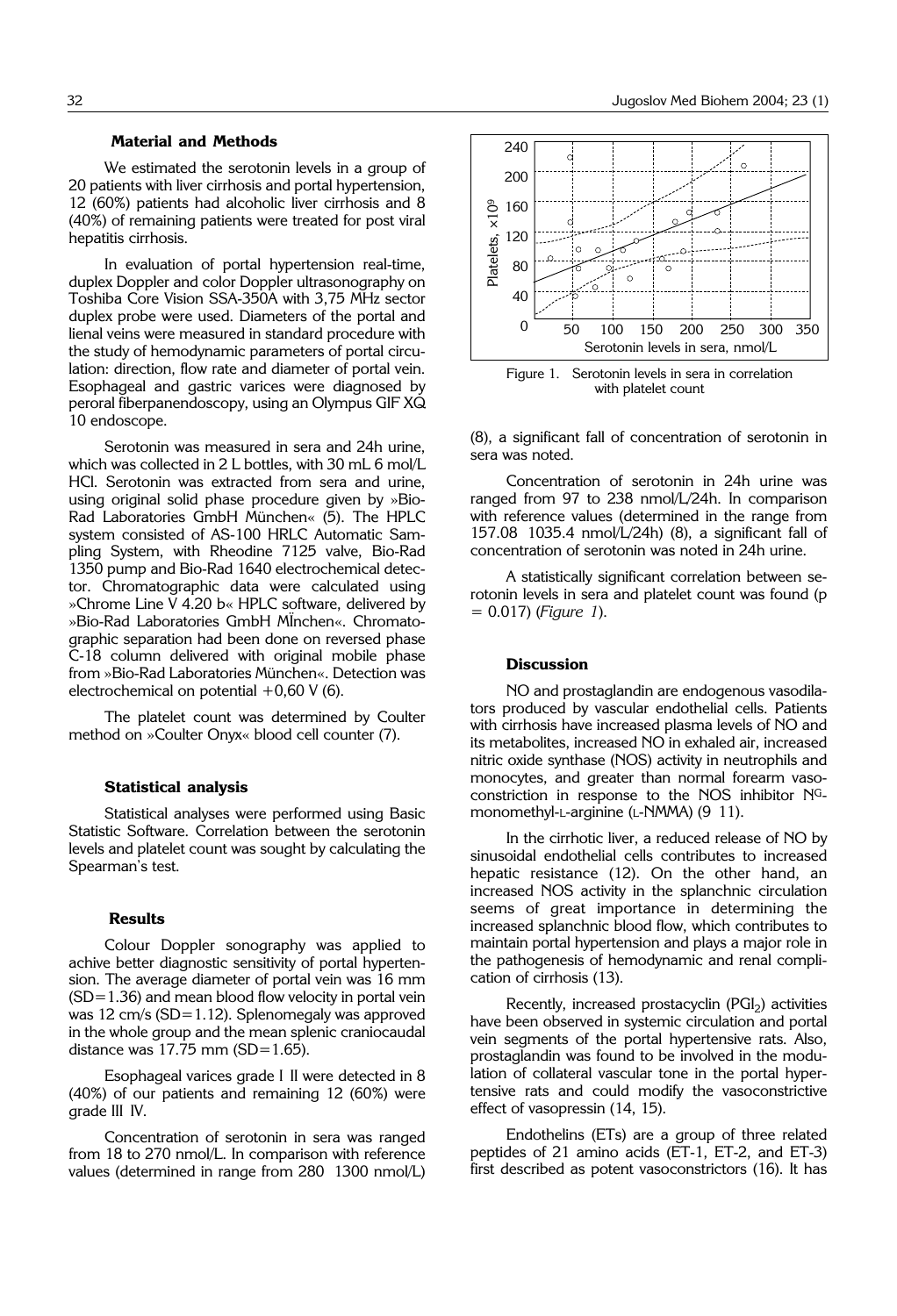been that endothelin ET-1 found to evoke potent and long-acting vasoconstriction on systemic and several regional circulations (17).

Now great attention has been paid to the role of ET-1 in hepatic circulation, particularly in relation to portal hypertension (18). ET-1 was found to induce hepatic vasoconstriction and subsequently increase intrahepatic resistance (17). The spleen is one of the major sites of ET-1 release in cirrhotic patients. Endothelial cells of the splenic sinus and possibly B lymphocytes in the germinal center and marginal zone of lymphoid sheaths and follicles seem to be sites of ET-1 production in the spleen (19).

In acute and chronic hepatic insufficiency changes in serotonin system occur, contributing to the development of portal hypertension, hepatic encephalopathy, and hyperdynamic circulation (20).

Serotonin induces strong vasoconstriction response in portal venous circulation via S, receptors. It has been evidenced that isolated mesenteric vein in patients with portal hypertension hypersensitively reacts to 5-HT. After application of serotonin inhibitors (ketanserin and ritanserin), portal pressure is decreased in patients with liver cirrhosis, confirming the importance of serotonin in pathogenesis of portal hypertension (21).

Hepatic encephalopathy is followed by changes in the neurotransmission of serotonin, including the catabolic enzymes, receptors and metabolites (22). Plasma and brain levels of aromatic amino acid tryptophan, which is a direct serotonin precursor, are elevated (23). Increased activity of monoaminooxidase A and B (MAO-A and MAO-B) and higher level of 5-hydroxyl indolacetic acid (5-HIAA) have been evidenced in brain tissue from people who died of liver cirrhosis and hepatic encephalopathy (24, 25). Diminished density of postsynaptic 5-HT2 receptors in the brain of patients with liver cirrhosis suggests that hepatic encephalopathy results from serotonergic synaptic deficiency (25).

Low concentrations of serotonin, as a circulating vasoconstrictor contributes to development of hyperdynamic syndrome with vascular dilatation in systemic, pulmonary and splanchnic vascular network (26). Low values of circulating serotonin in liver cirrhosis most probably result from impaired platelet count and/or fall of intraplatelet 5-HT, due to reduced inflow and retention of 5-HT in platelets (27, 28).

Marasini et al. (27) described a significant fall of serotonin in platelets of 14 patients with liver cirrhosis,

although levels of free circulating plasma serotonin were similar to those in controls. No correlation between level of circulating and intraplatelet serotonin was established in studied groups, and serotonin values did not correlate with platelet count, serum albumin, ammonia, transaminases, immunoglobulins, creatinin or cholestatic parameters. These authors suggest that the level of intraplatelet serotonin is an important index of hepatic deficiency, since it correlates with the degree of hepatic insufficiency.

Laffi et al. (28) gave the evidence of significant reduction of substances that are deposited in thick granules (adenosine triphosphate and 5-HT) and in alpha granules ( $\beta$ -thromboglobulin and platelet factor 4) in patients with liver cirrhosis, in comparison with controls. It is supposed that platelet disorder in deposition of substances mentioned above, in patients with liver cirrhosis, is in relation to platelet activation, condition defined as platelet exhaustion. Liver cirrhosis is characterized by reduced serotonin inflow into platelets, as a contributing factor of diminished intraplatelet serotonin. It has been assumed that metabolic factors or altered serotonin receptors reduce serotonin inflow into platelets.

In our study, a significant fall of serotonin levels has been confirmed in the sera and 24h urine. Statistically significant correlation was established between serotonin levels in sera and platelet count ( $p = 0.017$ ). These findings confirm that platelet metabolic disorder significantly influences alteration of serotonin system.

Concentration of circulating serotonin in liver cirrhosis can be influenced by other factors, as portosystemic collaterals, altered serotonin catabolism due to elevated activity of monoaminooxidase and disturbed metabolism of tryptophan, as serotonin precursor (29).

In the study of Beaudry et al. (30) levels of plasma unconjugated and conjugated serotonin in 30 patients with liver cirrhosis were significantly lower than in controls. Correlation between serotonin levels and severity of liver cirrhosis was not established. The authors suggest that the fall of 5-HT levels in hepatic cirrhosis may result from its impaired production.

In the cirrhotic liver, the spleen congestion, result from platelet degradation. Serotonin, release in to spleen sinusoidal space, induces strong vasoconstriction response in portal venous circulation, which contributes to maintain portal hypertension. However, we consider that the decrease of serotonin level in sera lead to development of hyperdynamic circulation.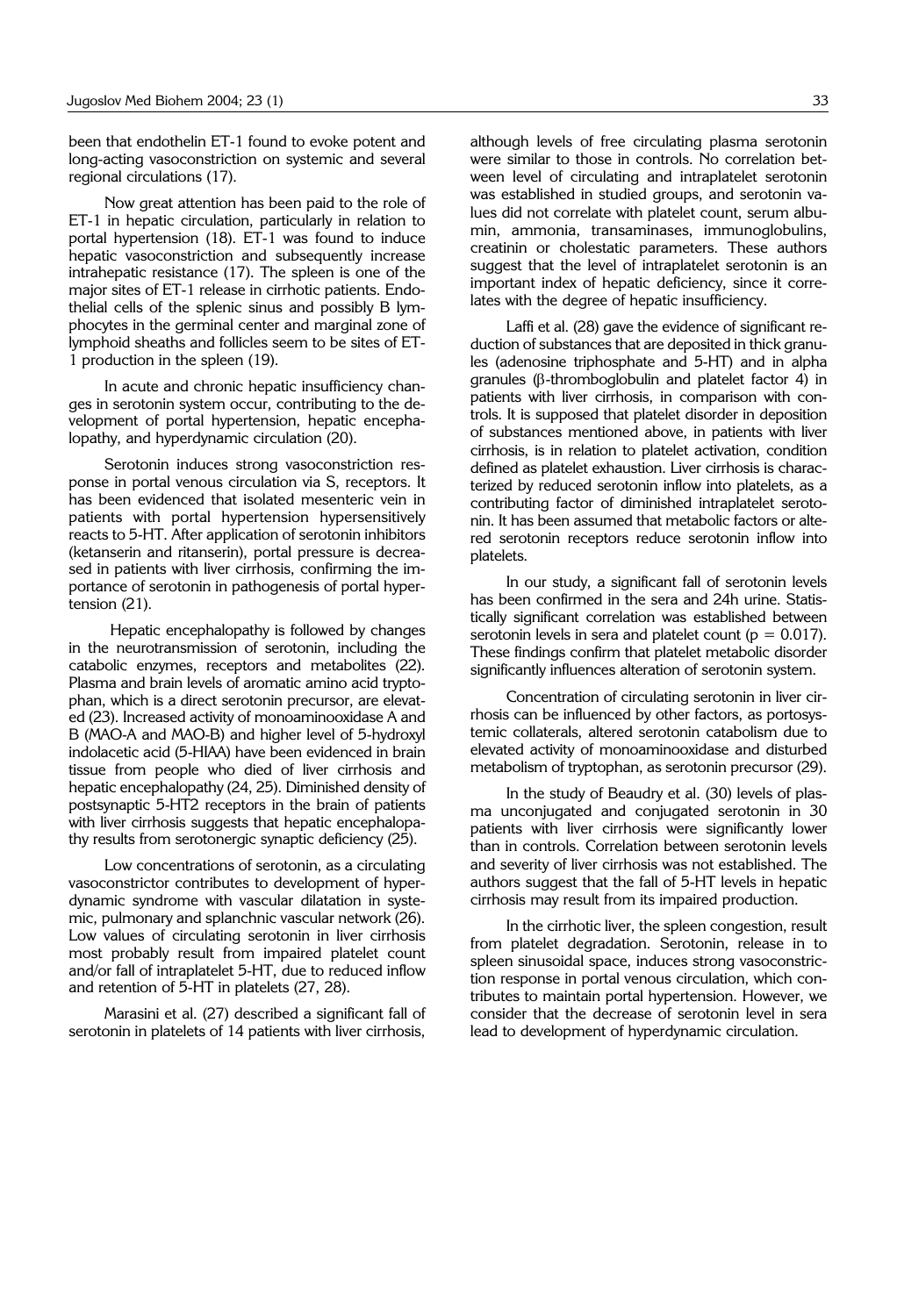## HIPERDINAMSKA CIRKULACIJA I NIVO SEROTONINA KOD PACIJENATA SA CIROZOM JETRE

*\or|e ]ulafi}1, Vladimir \uki}1, Du{ko Mirkovi} 2, Aleksandar Karamarkovi}1*

<sup>1</sup>Institut za bolesti digestivnog sistema, Klinički centar Srbije, Beograd <sup>2</sup>Institut za medicinsku biohemiju, Klinički centar Srbije, Beograd

*Kratak sadr`aj:* Pacijenti sa cirozom jetre i portnom hipertenzijom razvijaju hiperdinamsku cirkulaciju. Novije studije ukazuju da azot oksid, prostaglandini, endotelin-1 i serotonin imaju najva`niju ulogu u patogenezi portne hipertenzije i drugih hemodinamskih komplikacija. Određivan je nivo serotonina u serumu i 24h urinu kod 20 pacijenata sa cirozom jetre, koristeći originalan postupak ekstrakcije na čvrstoj fazi. Koncentracija serotonina u serumu iznosila je od 18 do 270 nmol/L a u 24h urinu od 97 do 238 nmol/L/24h. U poređenju sa referentnim vrednostima (koje su determinisane u opsegu od 280 do 1300 nmol/L za serumski serotonin, a za urinarni od 157,8 do 1035,4 nmol/L/24h) nađeno je značajno sniženje koncentracije serotonina u serumu i urinu. Postoji statistički značajna korelacija između nivoa serotonina u serumu i broja trombocita (p = 0,017). U proceni stepena portne hipertenzije primenjena je kolor Doppler ultrasonografija i peroralna fiberpanedoskopija. Prosečni dijametar portne vene iznosio je 16 mm (SD= 1,36) a srednja brzina protoka krvi u portnoj veni iznosila je 12 cm/s (SD=1,12). Splenomegalija je dokazana kod svih pacijenata a prosečni kraniokaudalni promer slezine iznosio je 17,75 mm (SD=1,65). Variksi jednjaka I II stepena uočeni su kod 8 (40%) dok je 12 (60%) pacijenata imalo varikse III IV stepena. U cirozi jetre, kongestija slezine, dovodi do razgradnje trombocita. Serotonin, oslobođen u sinusoidalne prostore slezine, indukuje sna`an vazokonstriktorni odgovor u portnoj venskoj cirkulaciji, koji doprinosi održavanju portne hipertenzije. Sugeriše se da sniženje nivoa serotonina u serumu utiče na nastanak hiperdinamske cirkulacije.

Ključne reči: hiperdinamska cirkulacija, serotonin, ciroza jetre

#### **References**

- 1. Bosch J, Piscueta P, Feu F, Fernandez M, Garcia-Pagan JC. Pathophysiology of portal hypertension. Gastroentrol Clin North Am 1992; 21: 114 7.
- 2. Schreier RW, Arrozo V, Bernardi M, Epstein M, Henriksen JH, Rodes J. Peripherial arterial vasodilatation hypothesis: a proposal for the initiation of renal sodium and wather retentiojn in cirrhosis. Hepatology 1988; 8: 1151'8.
- 3. La Villa G, Barletta G, Pantaleo P, Dek Bene R, Vizzutti F, Vecchiarino S. Hemodynamic, renal, ane endocrine effects of acute inhibition of nitric oxide synthase in compensated cirrhosis. Hepatology 2001; 34: 19 27.
- 4. Chan CC, Wang SS, Lee FY, Chang FY, Lin HC , Chu CJ. Hepatology 2001; 33: 816 20.
- 5. Takkenberg B, Endert E, Van Ingen HE, Ackermans M. Improved method for the determination of serotonin in plasma by high-permormance liquid chromatography using on-line sample pre-treatmant. J Chrom 1991; 565: 430 35.
- 6. Zhen Y, Phillis R. Analysis of biogenic amines and their acidic metabolites by reversed-phase liquid chromatography with electrochemical detection. J Liquid Chrom 1990; 13: 2161 77.
- 7. Mundschenk DD, Conolly DP, White JG, Brunning RD. An improved technique for the electronic measurement of platelet size and shape. J Clin Lab Med 1976; 88: 301'15.
- 8. Jovanović S, Mirković D, Majkić-Singh N. References values of serotonin in urine and plasma determined liquid chromatography with electrochemical detection. Clin Lab 1998; 14: 263 8.
- 9. Guarner C, Soriano G, Tomas A, Bulbena O, Novella MT, Balanzo J, et al. Increased serum nitrite and nitrate levels in patients with cirrhosis: relationship to endotoxemia. Hepatology 1993; 18: 1139 43.
- 10. Laffi G, Foschi M, Masini E, Simoni A, Mugnai L, La Villa G, et al. Increased production of nitric oxide by neutrophils and monocytes from cirrhotic patients with ascites and hyperdynamic circulation. Hepatology 1995; 22: 1666'73.
- 11. Campillo B, Chabrier PE, Pelle G, Sediame S, Atlan G, Fouet P, et al. Inhibition of nitric oxide synthesis in the forearm arterial bed of patients with advanced cirrhosis. Hepatology 1995; 22: 1423 9.
- 12. Gupta TK, Torner M, Chung MK, Groszman RJ. Endothelial dysfunction and decreased production of nitric oxide in the intrahepatic microcirculation of cirrhotic rats. Hepatology 1998; 28: 926 31.
- 13. Shah V, Garcia-Cardena G, Sessa WC, Groszman RJ. The hepatic circulation in health and disease: report of a single-topic symposium. Hepatology 1998; 27: 279 88.
- 14. Chan CC, Lee FY, Wang SS, Chang FY, Lin HC, Chu CJ, et al. Effects of vasopression on portal-systemic collaterals of portal hypertensive rats: role of nitric oxide and prostaglandin. Hepatology 1999; 30: 630 5.